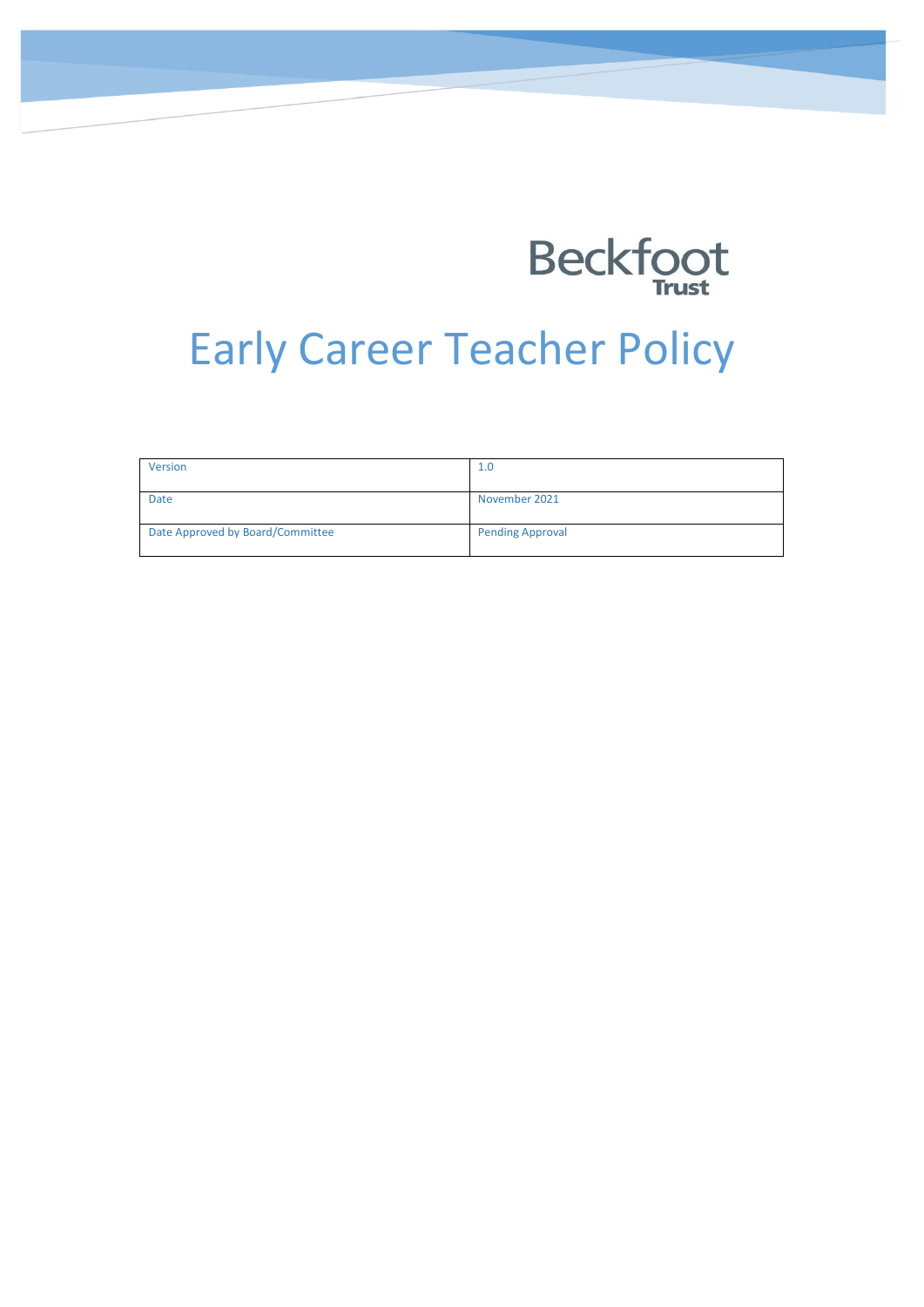# Contents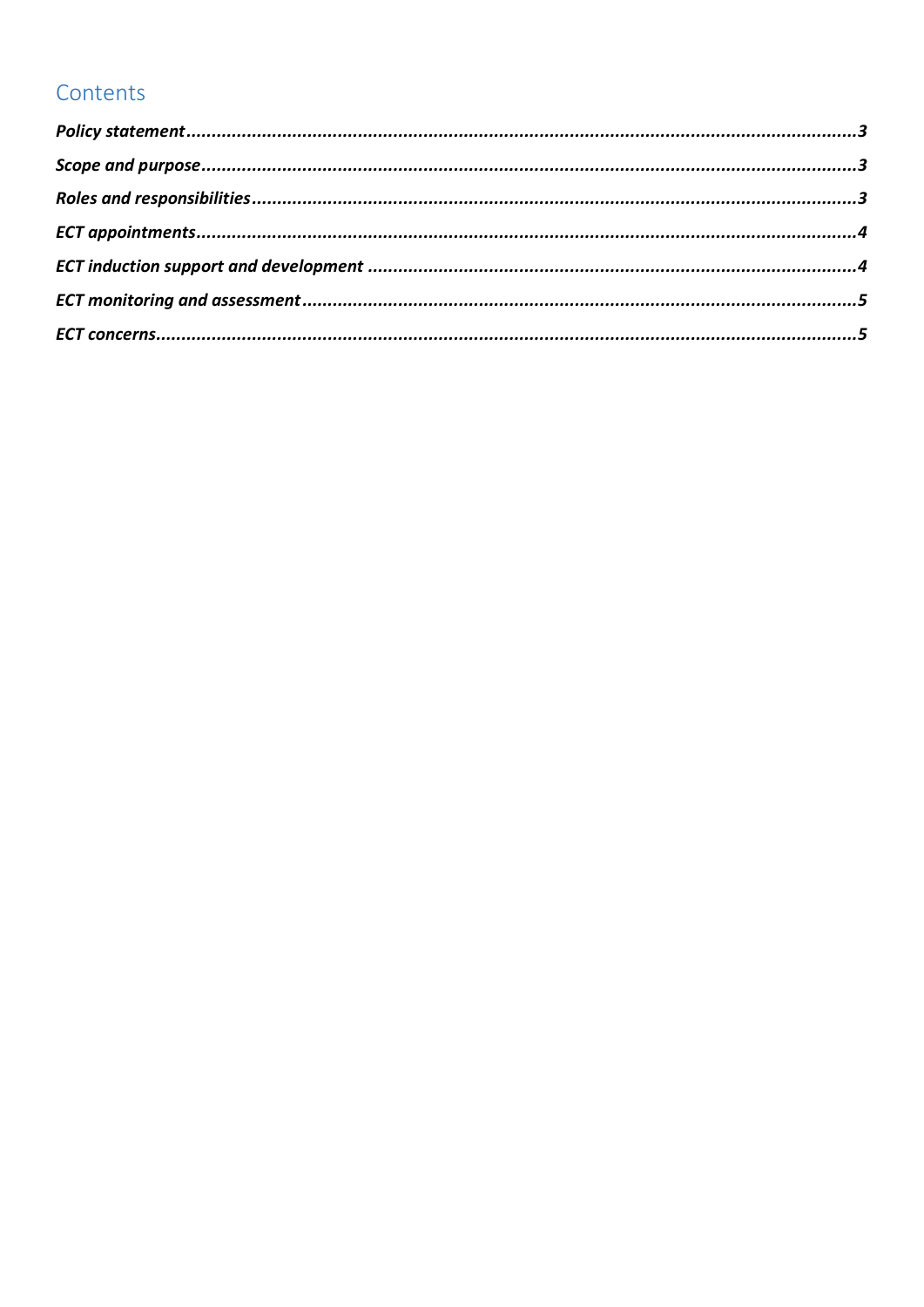#### <span id="page-2-0"></span>Policy statement

Beckfoot Trust is committed to providing consistently high-quality teaching and learning in order to meet our mission. Our schools are committed to providing the culture and level of support to ensure that Early Career Teachers (ECT1 and ECT2, previously NQTs and RQTs) meet the needs of their students and have the best start to their teaching career. The support given to ECTs will ensure that they have the knowledge and skills they need to carry out their role, help them continually improve their performance and develop to their full potential which will in turn improve outcomes for our young people. Support to teachers early in their career is vital in providing highest standards of education.

#### <span id="page-2-1"></span>Scope and purpose

This policy relates to the appointment, induction, development, monitoring and assessment of Beckfoot ECTs. It is based around the latest statutory guidance, 'Induction for Early Career Teachers' (DFE, 2021). This policy relates to Trust ECT Induction from September 2021 and the national roll out of the Early Career Framework and includes year two of the early roll out in Bradford. The induction period for teachers is extended to two years for ECT1 and ECT2 from this date.

#### <span id="page-2-2"></span>Roles and responsibilities

The Headteacher is responsible for making recommendation for the successful completion of the induction period to the Appropriate Body (AB) on behalf of the school and for holding senior and middle leaders to account for providing effective monitoring and support for ECTs. In cases of unsatisfactory progress, the Headteacher should ensure that judgements have been quality assured and communication with the ECT and AB is effective and timely. Headteachers should ensure that Induction Coordinators (formally Induction Leaders / NQT Leads) have the expertise and time to fulfil their role.

Senior leaders (usually one is nominated) are responsible for holding Induction Coordinators to account and ensuring that: the support, development, monitoring and assessment processes follow statutory guidance; are kept up to date and reviewed annually. Senior leaders should ensure that identified mentors are highly effective teachers and have at least the potential to be highly effective mentors with sufficient time dedicated to the role. ECT Mentors should be trained and undergo observation and feedback on their mentoring. Schools should build stable teams of expert mentors with capacity in order to best serve our early career talent.

School Induction Coordinators are responsible for the timely registration and assessment process for ECTs. They are responsible for holding ECT mentors to account and ensuring that ECT provision is formal, structured and flexible enough to provide bespoke support. The Induction Coordinator has responsibility for the training of ECT mentors, engagement with the ECT training programme, regular observations and verification of the formal assessment of each ECT. Previously, assessment was undertaken by those who mentored or supported the new teacher but these roles have now been separated. Induction Coordinators liaise with the AB for reporting and assessment and where ECTs are at risk of failing to meet the Teacher Standards. Induction Coordinators ensure that ECT mentoring and coaching is of a high standard. There is a Beckfoot Trust role description for Induction Coordinators.

ECT mentors provide support and guidance on a daily basis. They will support training and provide instructional coaching to ECTs. They offer knowledge and resources including schemes of learning to support ECT workload. They communicate with the Induction Coordinator regarding ECT progress but are not responsible for making a judgement for the final assessment against teacher standards as this is undertaken by the Induction Coordinator. There is a Beckfoot Trust role description for ECT Mentors.

The role of the Induction Co-ordinator and ECT Mentor could be held by the same person in smaller schools but this is not ideal. Schools should work to separate these roles and could consider gaining support from another school or the Central Improvement Team for assessment purposes.

The ECT has responsibility to participate in the training, self-study, coaching and monitoring activities which support the ECF.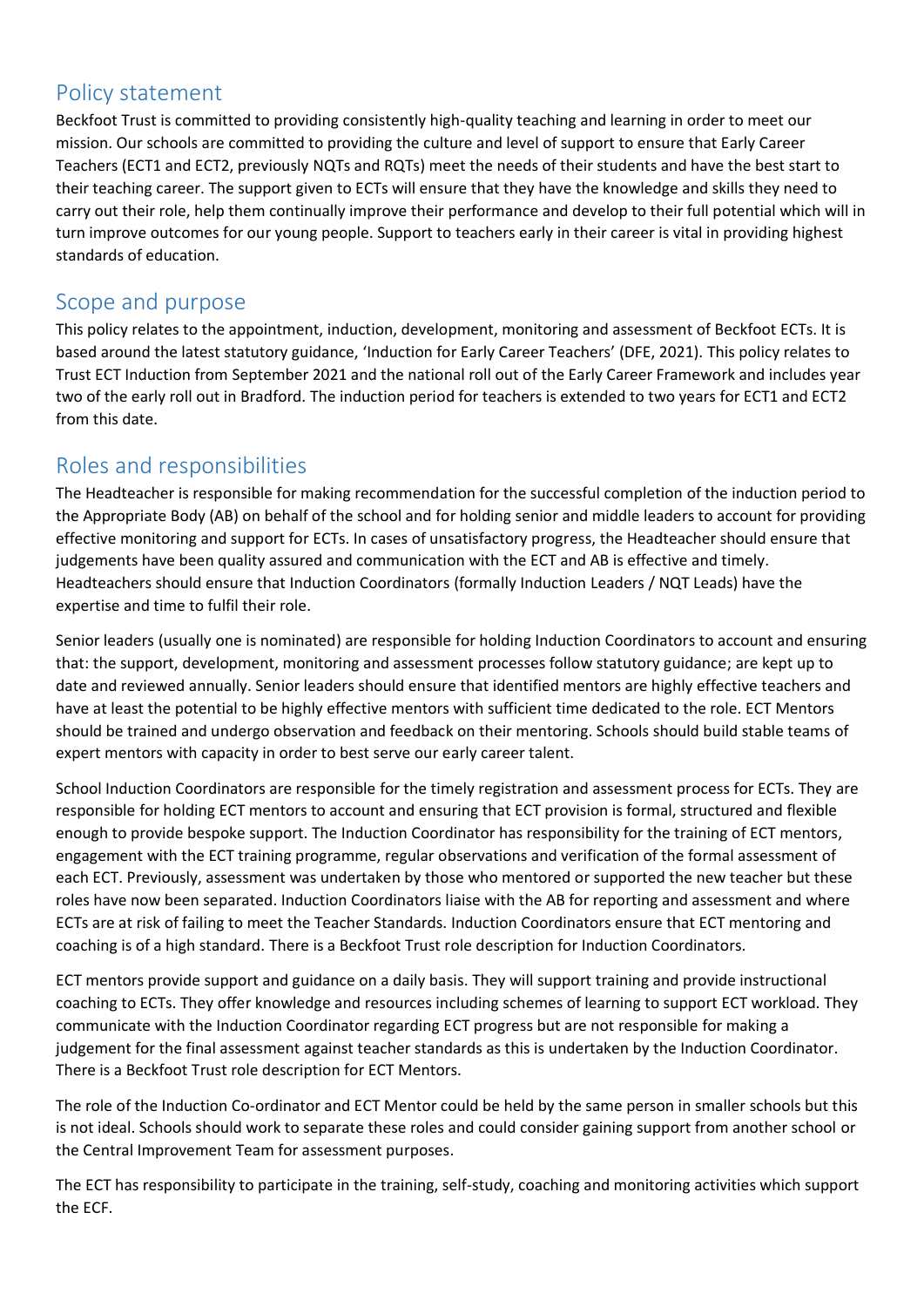The respective HEI / SCITT provider also has a role in ensuring that their ITTs continue to make good progress and can provide additional support where ECTs are facing significant difficulty.

Additional QA or support will also be provided by the Beckfoot Trust Central Improvement Team.

Formal QA is provided by the AB. The AB for Beckfoot Trust is Bradford Council.

The board has a role in ensuring compliance to this policy and will hold Headteachers to account for the numbers of ECTs successfully completing the programme and meeting Teacher Standards.

# <span id="page-3-0"></span>ECT appointments

The appointment of ECTs will be made with consideration of the capacity of the school to provide appropriate mentoring and support and fulfil the statutory obligations of monitoring, support and assessment.

## <span id="page-3-1"></span>ECT induction support and development

The statutory monitoring and assessment period is two academic years for full time teachers. This is also the duration of the statutory entitlement to the ECF training programme. At the end of this period ECTs will be formally assessed against the DfE Teacher Standards. Pro-rata adjustments will be made for part- time ECTs. These are statutory expectations and the Trust baseline expectation for professional practice and conduct. As with all Beckfoot staff, there is an expectation of high alignment with our mission and values.

Support for ECTs should be provided in the form of a formal ECT induction programme for ECT1 teachers (alongside other new staff), support for engagement with the formal ECF programme delivered by Beckfoot Central Improvement Team, provision of a suitable ECT Mentor and regular observation and feedback with instructional coaching. ECT1 staff should have a teaching timetable of no more than 90% of that of a main scale teacher and weekly instructional coaching to enable professional learning and the application of the ECF. The timetable reduction for ECT2 staff is 5% with fortnightly coaching.

A majority of school training and induction is delivered through ECT Mentors and weekly coaching rather than extensive additional training sessions. This should include opportunities to practise, co-plan and develop subject knowledge and subject pedagogy by observing and working with team members. They should also be supported to understand the expectations of the Beckfoot Trust Contract. As novice teachers, ECTs will benefit from explicit instruction, modelled examples, instructional coaching and deliberate practice. ECTs should also be supported to form positive relationships and be an active part of their school and Trust community. Support for teacher workload and well-being should form part of weekly mentoring.

New ECT Mentors should receive training from Beckfoot Trust Central Improvement Team, the Ambition Institute as ECF provider and the Induction Coordinator to prepare them for the role. Training should focus on the requirements of the ECF, the induction process and timeline and effective mentoring. Beckfoot Trust Central Improvement Team will provide enhanced support for ECT Mentors.

The development of ECT knowledge, understanding and peer support will be enhanced by the Beckfoot Trust Central Improvement Team delivering the ECF programme and associated networking. All Beckfoot ECTs participate in an ECF programme.

In cases where an ECT requires additional support, this will be in line with the Trust Pay and Performance Management Policy and with reference to HR and the AB.

Induction Co-ordinators and school CPD Leads need to be conversant with the content of the ECF framework and the sequencing of the ECT programme and adjust school CPD accordingly.